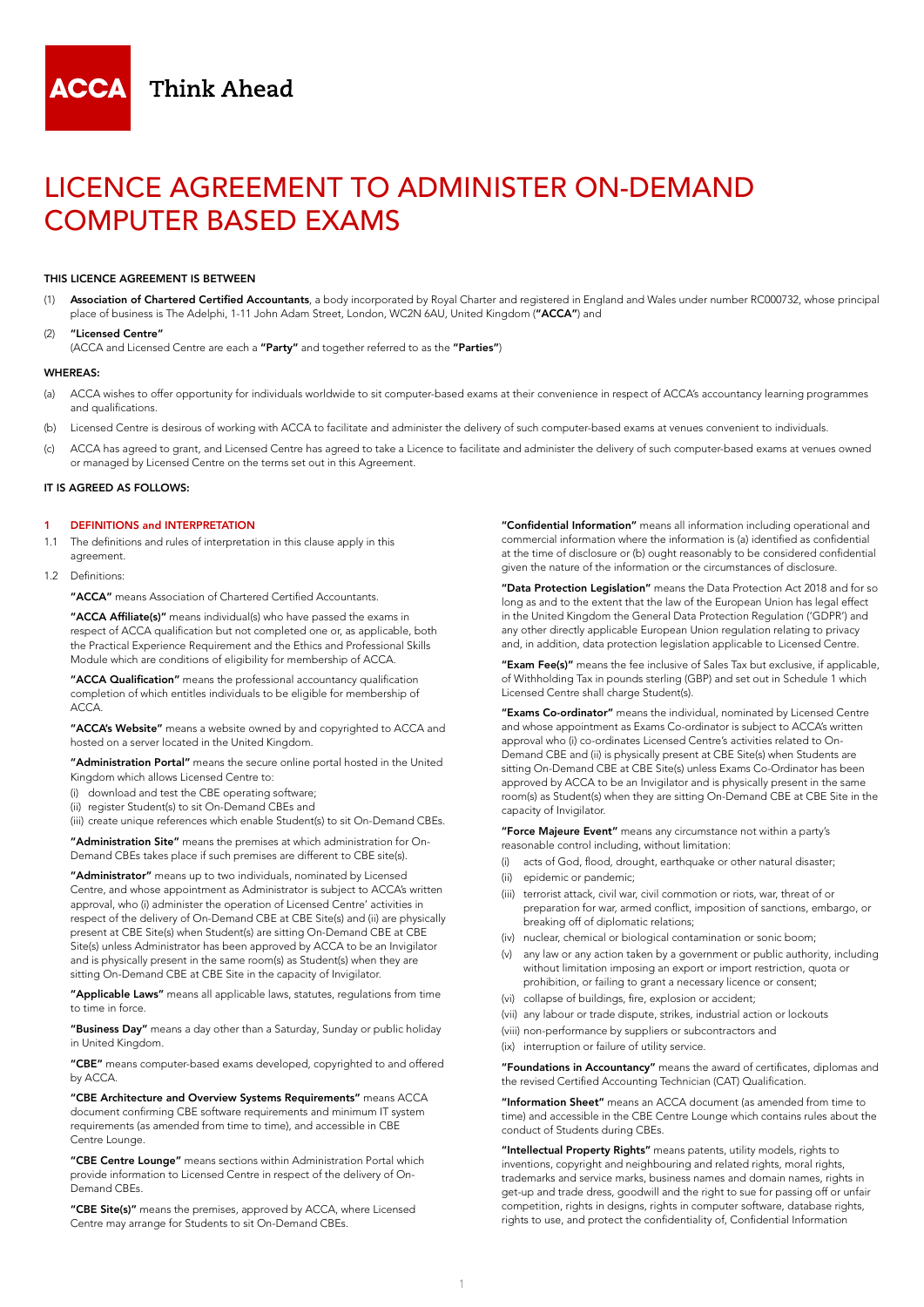(including know-how and trade secrets) and all other intellectual property rights, in each case whether registered or unregistered and including all applications and rights to apply for and be granted, renewals or extensions of, and rights to claim priority from, such rights and all similar or equivalent rights or forms of protection which subsist or will subsist now or in the future in any part of the world.

"Invigilator(s)" means individuals nominated by Licensed Centre (and may include the individuals who have been approved by ACCA to be Administrator or Exams Co-ordinator) and whose appointment as Invigilator(s) is subject to ACCA's written approval to invigilate On-Demand CBE at CBE Site(s).

"Licence" means the non-exclusive licence granted by ACCA to Licensed Centre to facilitate and administer On-Demand CBEs in accordance with the terms of this Agreement.

"Licensed Centre" means the name and address of the natural person, corporate or unincorporated body (whether or not having a separate legal personality) which is granted a Licence or, as applicable, Renewal Licence by ACCA.

"Licence Fee" means the fee inclusive of Sales Tax but exclusive, if applicable, of Withholding Tax in pounds sterling (GBP) which is payable by Licensed Centre to ACCA in respect of Licence and set out in Schedule 2.

"Licence Period" means a maximum of one year starting on 1 April 2022 and ending on 31 March 2023 or, as applicable, a period of less than one year starting after 1 April 2022 and ending on 31 March 2023.

"MyACCA" means the secure online portal hosted on ACCA's website which enables Licensed Centre to receive invoices and make payments in respect of Exam Fee(s), Licence Fee or, as applicable, Renewal Licence Fee and to communicate with ACCA in respect of its administration of CBE Site(s) and to nominate individuals as On-Demand CBE Personnel.

"On-Demand CBEs" means the following CBEs available to Student(s) as and when demanded in relation to:

(i) Foundations in Accountancy qualification as listed below:

- FA1 Recording Financial Transactions,
- MA1 Management Information
- FA2 Maintaining Financial Records,
- MA2 Managing Costs and Finance,
- FBT Business and Technology,
- FMA Management Accounting, and
- **FFA Financial Accounting**

and

(ii) ACCA Qualification as listed below:

- Business and Technology (BT),
- Management Accounting (MA),
- Financial Accounting (FA),
- Corporate and Business Law (LW) ENG and GLO.

"On-Demand CBE Invigilator Guidelines" means ACCA document (as amended from time to time) and accessible in CBE Centre Lounge which requires the allocation of a minimum of 1 Invigilator per 20 Students sitting On-Demand CBEs or, as applicable, the allocation of a minimum of 1 Invigilator per room where more than one room is in use for Student(s) sitting On-Demand CBEs.

*"On-Demand CBE Personnel"* means Exams Co-Ordinator, Administrator, and Invigilator(s).

"Renewal Licence" means the non-exclusive licence granted by ACCA to Licensed Centre to facilitate and administer On-Demand CBEs for Renewal Licence Period, in accordance with the terms of this Agreement and the terms of the separate agreement that shall apply as at 1 April in each year during Renewal Licence Period.

"Renewal Licence Fee" means the fee inclusive of Sales Tax but exclusive, if applicable, of Withholding Tax in pounds sterling (GBP) which is payable by Licensed Centre to ACCA in respect of Renewal Licence and set out in Schedule 2.

"Renewal Licence Period" means Licence Period plus an extended duration of either (i) two years ending on 31 March 2025 or (ii) four years ending on 31 March 2027.

"RRP" means the Recommended Retail Price which is the maximum amount that Licensed Centre shall be permitted to charge Student(s) and which equates to a 30% uplift of Exam Fee(s).

"Sales Tax" means Value Added Tax, Goods and Services Tax or such similar tax on sales transactions as may be imposed from time to time by a relevant Taxation Authority.

"Student(s)" means individuals who have registered to sit On-Demand CBEs at CBE Site(s).

"Taxation Authority" means any government, state or municipality or any local, state, federal or other fiscal, revenue, customs or excise authority, body or official competent to impose, administer, levy, assess or collect tax either in the United Kingdom, the jurisdiction of Licensed Centre or elsewhere as appropriate.

"User Guide" means the ACCA manual (as amended from time to time) in respect of guidelines for the administration and delivery of On-Demand CBE, accessible in the CBE Centre Lounge.

"Withholding Tax" means any amount of tax or impost, excluding Sales Tax, which Licensed Centre is required to deduct from a payment to ACCA and to account for that amount deducted to the relevant Taxation Authority.

- 1.3 Unless the context otherwise requires, words in the singular shall include the plural and words in the plural shall include the singular
- 1.4 A reference to a statute or statutory provision is a reference to it as amended, extended or re-enacted from time to time.
- 1.5 A reference to a statute or statutory provision shall include all subordinate legislation made from time to time.

#### 2 COMMENCEMENT AND DURATION

- 2.1 The grant of Licence is conditional on Licensed Centre's compliance with clause 3.1. This Agreement in relation to the grant of Licence shall commence from the date of grant of a Licence and shall, subject to clause 3.6, continue for the Licence Period unless otherwise terminated or suspended in accordance with the terms of this Agreement.
- 2.2 The grant of Renewal Licence is conditional on Licensed Centre's compliance with clause 3.2. This Agreement in relation to the grant of a Renewal Licence shall commence from the date of grant of Renewal Licence and shall continue, subject to clause 3.6, for Renewal Licence Period unless otherwise terminated or suspended in accordance with the terms of this Agreement.

#### 3 LICENCE

- 3.1 Subject to clause 3.2, ACCA hereby grants a Licence for Licence Period upon receipt of Licence Fee and Licensed Centre's acceptance of CBE Architecture and Overview Systems Requirements and On-Demand CBE Invigilator Guidelines.
- 3.2 ACCA shall grant a Renewal Licence upon receipt of Renewal Licence Fee and Licensed Centre's acceptance of:
- 3.2.1 CBE Architecture and Overview Systems Requirements and On-Demand CBE Invigilator Guidelines and
	- 3.2.2 the terms and conditions of the Licence agreement that shall apply as at 1 April of each year of Renewal Licence Period.
- 3.3 Subject to clause 3.4, Licence or, as applicable, Renewal Licence is granted, solely for Licensed Centre's use as permitted under the terms of this Agreement.
- 3.4 Licensed Centre shall not, without the prior written consent of ACCA, transfer, assign or novate at law or in equity, or sub-license this Agreement or any rights under this Agreement, or sub-contract any or all of its obligations under this Agreement, or purport to do the same. Any purported transfer, assignment, novation, sub-license or sub-contract in breach of this Agreement shall confer no rights on the purported transferee, assignee, sub-licensee or sub-contractor (as the case may be). Provided that Licensed Centre provides written guarantee to ACCA on the performance of obligations under this Agreement by the third-party transferee by way of an assignment or a novation, ACCA may still decide, at its own discretion, whether or not to grant consent to such assignment or novation. Before the effective date of such assignment or novation, Licensed Centre shall continue to be liable for their failure to perform the obligations under this Agreement.
- 3.5 The addition or removal of CBE Site(s) in respect of Licence, or applicable, Renewal Licence must be approved by ACCA in writing in advance.
- 3.6 Notwithstanding Licence Period or, as applicable, Renewal Licence Period, provided herein and anything herein to the contrary, Licensed Centre's obligations to pay Licence Fee or, as applicable, Renewal Licence Fee and Exam Fee(s) shall not expire until all such amounts have been duly paid by Licensed Centre.
- 3.7 The Parties agree to observe and perform the obligations contained in this Agreement.
- 3.8 Nothing in this Agreement shall affect ACCA's right to alter or change the operation of On-Demand CBEs.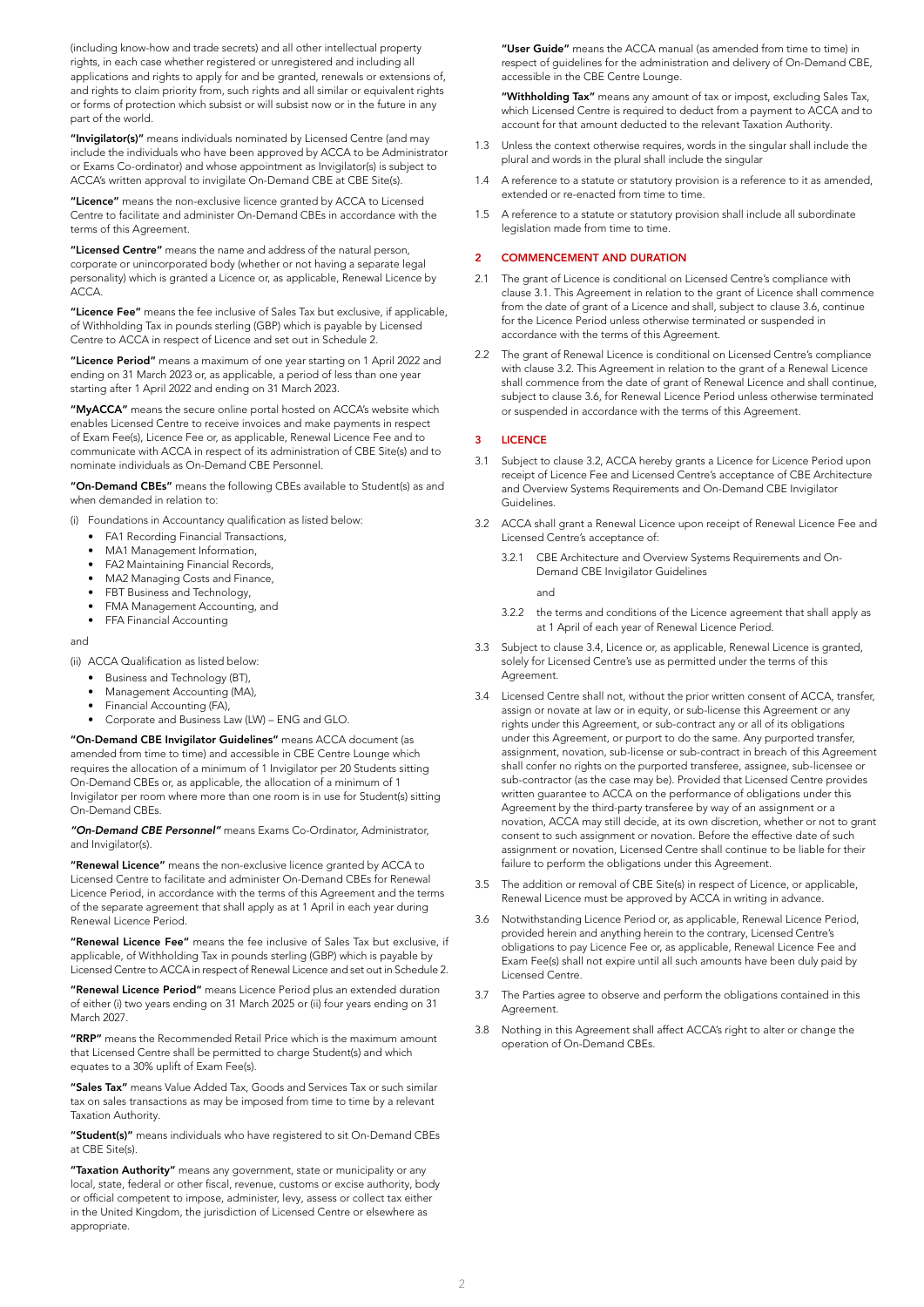#### 4 LICENSED CENTRE'S GENERAL OBLIGATIONS TO ADMINISTER ON-DEMAND CBES

- 4.1 In respect of its general obligations to administer On-Demand CBES, the Licensed Centre shall:
	- 4.1.1 facilitate and administer the delivery of On-Demand CBE in accordance with User Guide, CBE Architecture and Overview Systems Requirements, On-Demand CBE Invigilator Guidelines and all other relevant manuals and guidelines issued by ACCA (as amended from time to time) and communicated to Licensed Centre in CBE Centre Lounge;
	- 4.1.2 provide Student(s) with Information Sheet when they register for On-Demand CBE;
	- 4.1.3 keep content of On-Demand CBE secure at all times and to notify ACCA immediately if they become aware of any breach of the obligation in this clause 4.1.3;
	- 4.1.4 ensure usernames and passwords of On-Demand CBE Personnel and Confidential Information provided by ACCA are held securely;
	- 4.1.5 nominate individuals for approval by ACCA as On-Demand CBE Personnel;
	- 4.1.6 notify ACCA via MyACCA within seven days if there is a change to their registered office, principal place of business or On-Demand CBE Personnel and their contact details during Licence Period or, as applicable, Renewal Licence Period;
	- 4.1.7 notify ACCA via MyACCA if Administration Site changes, at least seven days in advance of the change;
	- 4.1.8 if CBE Site(s) are not owned by Licensed Centre, ensure that there are written agreement(s) in place between Licensed Centre and the owner of CBE Site(s) in respect of Licence Period or, as applicable, Renewal Licence Period;
	- 4.1.9 maintain the level of computer hardware and technical IT support set out in CBE Architecture and Overview Systems Requirements for Licence Period or, as applicable, Renewal Licence Period;
	- 4.1.10 obtain the appropriate licences in relation to any third party's Intellectual Property Rights (Third Party Licences) required to perform their obligations under this Agreement;
	- 4.1.11 not nominate ACCA Affiliate(s) nor individuals studying for ACCA Qualification or Foundations in Accountancy to be appointed as On-Demand CBE Personnel;
	- 4.1.12 inform ACCA immediately of matter(s) which may prevent or hinder the delivery of On-Demand CBE by Licensed Centre;
	- 4.1.13 comply with the conditions and the requests of ACCA or regulatory bodies for the purpose of their regulation of On-Demand CBEs and the award of Foundations in Accountancy and ACCA Qualification.
	- 4.1.14 observe Applicable Laws not limited to relevant laws, regulations, codes and sanctions in respect of anti-bribery (including but not limited to the Bribery Act 2010), anti-corruption, anti-money laundering and modern slavery.
- 4.2 Without prejudice to clause 4.1, and in respect of their other responsibilities to administer On-Demand CBES, Licensed Centre shall:
	- 4.2.1 deliver training to Invigilator(s) in accordance with On-Demand CBE Invigilator Guidelines and discharge the costs of the delivery of such training.
	- 4.2.2 be responsible for the payment of the costs and expenses incurred by Invigilator(s) at CBE Site(s).
	- 4.2.3 not permit Invigilator(s) to invigilate at CBE Site(s) unless they have completed training in respect of their duties as set out in On-Demand CBE Invigilator Guidelines.
	- 4.2.4 comply with On-Demand CBE Invigilator Guidelines when Student(s) are sitting On-Demand CBE at CBE Site(s).
- 4.3 If Licensed Centre is at risk of an allegation or claim for infringement of any Intellectual Property Rights, they shall notify ACCA immediately and cease any activity which gives rise to the alleged infringement. Licensed Centre, at their expense, may secure for itself a right of continued use, or modify, or replace the hardware or software so that it is no longer infringing, provided that the modification or replacement does not materially affect their performance under this Agreement.

### 5 LICENSED CENTRE'S OBLIGATIONS TO INVIGILATE ON-DEMAND CBE

- 5.1 Without prejudice to their obligations in clause 4.2 Licensed Centre shall have a duty to arrange for:
	- 5.1.1 the relevant number of Invigilators, in accordance with On-Demand CBE Invigilator Guidelines, to be physically present in the same room(s) as Student(s) when they are sitting On-Demand CBE at CBE site(s);
	- 5.1.2 either the Exams Co-Ordinator (unless approved by ACCA to be Invigilator) or the Administrator (unless approved by ACCA to be Invigilator) to be physically present at CBE Site(s) when Student(s) are sitting On-Demand CBE at CBE site(s);
	- 5.1.3 Invigilators to observe Students' compliance with Information Sheet.
- 5.2 For the purpose of satisfying On-Demand CBE Invigilator Guidelines, ACCA reserves the right to appoint the relevant number of Invigilators if the individuals nominated by Licensed Centre to be Invigilators are not approved by ACCA.

#### 6 CHARGES AND PAYMENTS

- 6.1 In consideration of the grant of Licence or, as applicable, Renewal Licence, Licensed Centre shall:
	- 6.1.1 pay the applicable Licence Fee or, as applicable, Renewal Licence Fee set out in Schedule 2 within 30 days of the date of the relevant invoice(s) issued to Licensed Centre on MyACCA;
	- 6.1.2 charge to and collect from Student(s) Exam Fee(s) set out in Schedule 1 or, at Licensed Centre's discretion, such amount(s) which are in excess of the Exam Fee(s) in Schedule 1 but which do not exceed RRP.
- 6.2 In respect of clause 6.1.2, Licensed Centre shall remit Exams Fees in arrears to ACCA on a monthly basis and within 30 days of the date of the relevant invoice(s) issued to Licensed Centre on MyACCA.
- 6.3 Invoices pursuant to clause 6.2 shall be issued on the 1st Business Day of each month of Licence Period or, as applicable, Renewal Licence Period.
- 6.4 Licensed Centre's payments to ACCA shall be in pounds sterling (GBP).
- 6.5 Notwithstanding clauses 6.1.1 and 6.2, if any amount to be paid to ACCA is subject to further deductions or withholdings for any present or future taxes, levies, duties, fees, deductions, charges, withholdings, or liabilities imposed by a governmental, local or state agency or Taxation Authority other than those contemplated by and included in this Agreement, Licensed Centre shall pay an additional amount to ACCA as is necessary to ensure that the amount received by ACCA after such deduction or withholdings shall equal the full amount stated in the invoice(s) issued to Licensed Centre.

#### **STUDENT COMPLAINTS**

- 7.1 Licensed Centre shall have in place a written complaints policy to confirm that Licensed Centre is responsible for, unless otherwise provided in clause 7.2, the receipt and responses to complaints from Student(s) in relation to:
	- 7.1.1 Licensed Centre's non-compliance with On-Demand CBE Invigilator Guidelines;
	- 7.1.2 Licensed Centre's non- compliance with clause 5.1.3
	- 7.1.3 Student(s) ability to sit On-Demand CBEs at CBE Site(s);
	- 7.1.4 the environment or conditions of CBE Site(s) whilst Student(s) are sitting On-Demand CBEs at CBE Site(s);
	- 7.1.5 the administration, scheduling, cancellation and delivery of On-Demand CBEs at CBE Site(s) and
	- 7.1.6 Licensed Centre's non-compliance with the CBE Architecture and Overview Systems Requirements,
- 7.2 Complaint(s) from Student(s) in respect of matters in clauses 7.1.1 and 7.1.2 Licensed Centre shall be referred to ACCA for investigation and resolution.
- 7.3 Licensed Centre shall include in their written complaints policy the arrangements to resolve complaints at Licensed Centre's cost and these shall include:
	- 7.3.1 a refund of Exam Fee(s) paid by Student(s) where On-Demand CBEs have been cancelled, rescheduled or otherwise not delivered by Licensed Centre;
	- 7.3.2 resolution of complaint(s) at Licensed Centre's cost (inclusive of any costs incurred by ACCA).
- 7.4 Licensed Centre shall make its written complaints policy accessible to Students when requested, available for inspection at CBE Site(s) and available to ACCA on request.
- 7.5 Save as provided in clause 7.2, clause 7 shall not permit Licensed Centre to refer complaints from Student(s) to ACCA.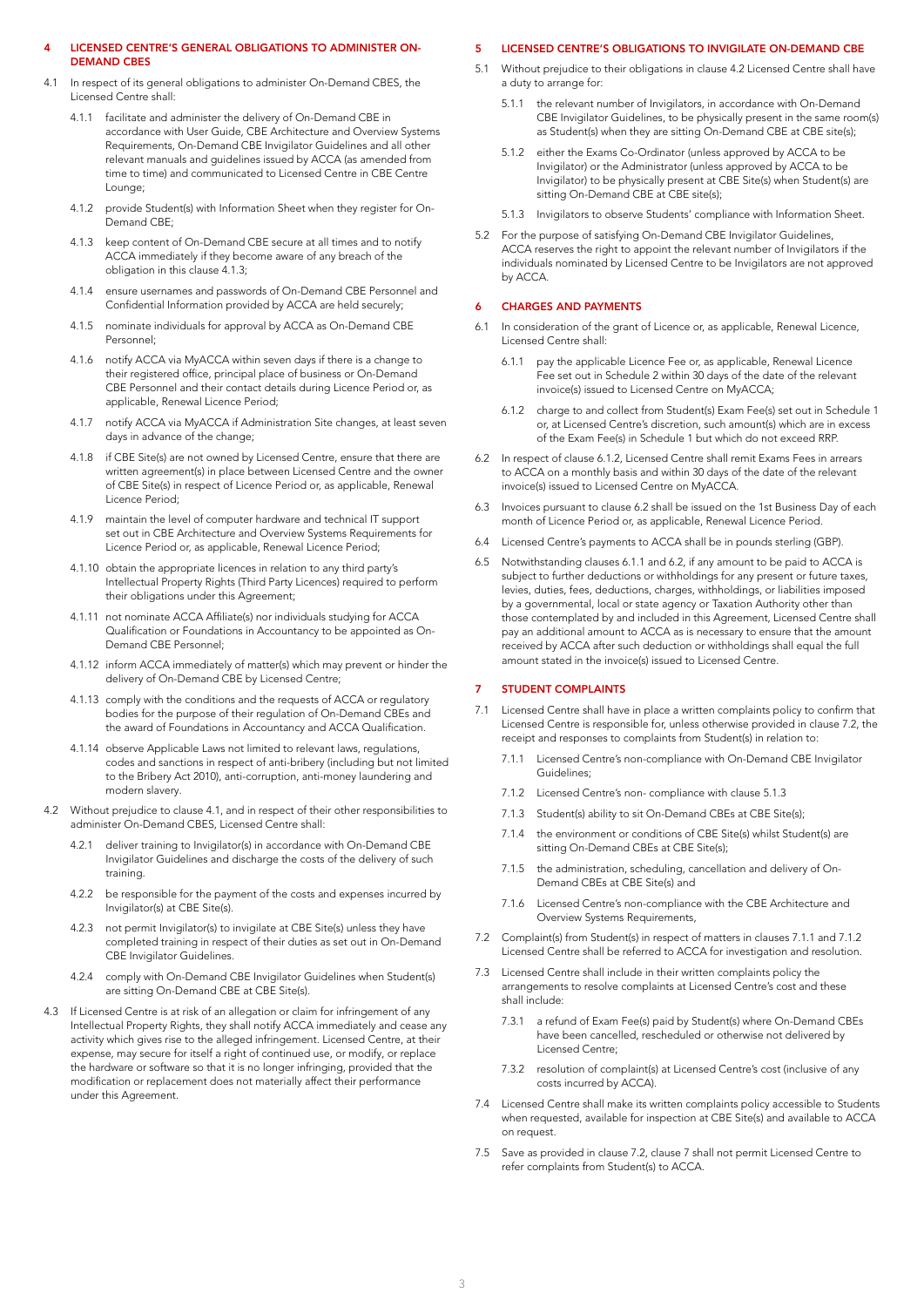#### 8 SUSPENSION OF LICENCE (OR RENEWAL LICENCE)

- 8.1 If ACCA considers there are circumstances which may result in suspension of Licensed Centre's Licence or, as applicable, Renewal Licence, Licensed Centre shall respond to relevant questions raised by ACCA or further investigation (if any) undertaken by ACCA.
- 8.2 ACCA may, subject to clauses 8.3 and 8.4, suspend Licensed Centre's Licence or, as applicable, Renewal Licence, for any such period that ACCA considers to be appropriate.
- 8.3 Pursuant to clause 8.1, ACCA's reasons for suspension of Licence or, as applicable, Renewal Licence include but are not limited to:
	- 8.3.1 failure by Licensed Centre to facilitate and administer delivery of On-Demand CBE in accordance with User Guide, CBE Architecture and Overview Systems Requirements, On-Demand CBE Invigilator Guidelines and all other relevant manuals and guidelines issued by ACCA;
	- 8.3.2 failure by Licensed Centre to keep On-Demand CBE content secure;
	- 8.3.3 failure by Licensed Centre to provide written notification to ACCA of changes in respect of On-Demand CBE Personnel;
	- 8.3.4 Licensed Centre charging Student(s) in excess of RRP;
	- 8.3.5 failure by Licensed Centre to apply discounts to Exam Fee(s) payable by Student(s) to Licensed Centre where ACCA has granted such discounts;
	- 8.3.6 individuals other than On-Demand CBE Personnel being permitted by Licensed Centre to access CBE Centre Lounge, MyACCA, Administration Portal or to administer the delivery of On-Demand CBEs;
	- 8.3.7 complaint(s) from Student(s), pursuant to clause 7.2, being upheld by ACCA;
	- 8.3.8 failure by Licensed Centre to pay any amounts due and payable to ACCA within 30 days of the date of relevant invoices;
	- 8.3.9 failure by Licensed Centre to upload Student(s) On-Demand CBE results immediately after On-Demand CBE session;
	- 8.3.10 a period during which complaint(s), pursuant to clause 7.2, are being investigated by ACCA;
	- 8.3.11 Licensed Centre's failure to keep content of On-Demand CBE secure and confidential;
	- 8.3.12 any actions or omissions by Licensed Centre or reputation associated with ACCA that are deemed by ACCA to conflict with, or are detrimental to, the interests of ACCA or Student(s) or in any way impair the goodwill, good name or reputation associated with ACCA.
	- 8.3.13 failure by Licensed Centre to comply with clauses 4.1.8, 4.1.10, 4.1.12 or 4.3.
- 8.4 Following the conclusion of ACCA's enquiries or investigation (if any) in clause 8.1, ACCA shall give written notice to Licensed Centre of a decision to suspend Licence or, as applicable, Renewal Licence together with the reasons for such suspension.
- 8.5 ACCA's decision to suspend Licence or, as applicable, Renewal Licence shall be final and Licensed Centre has no right of appeal from any such decision.
- 8.6 Where Licence or, as applicable, Renewal Licence, is suspended, Licensed Centre shall not be entitled to a refund, in part or in total, of Licence Fee or, as applicable, Renewal Licence Fee, Exam Fee(s) or any other monies paid to ACCA.

#### 9 REVOCATION OF SUSPENSION OF LICENCE (OR RENEWAL LICENCE)

- 9.1 ACCA may, at its absolute discretion, revoke a suspension of Licence or, as applicable, Renewal Licence.
- 9.2 ACCA reserves the right to impose, at its sole discretion, conditions on Licensed Centre in respect of revoking a suspension of Licence or, as applicable, Renewal Licence. ACCA shall inform Licensed Centre in writing of any such conditions.
- 9.3 Without prejudice to clause 9.1, ACCA may revoke the suspension of Licence or, as applicable, Renewal Licence if, the reasons for suspension of Licence or, as applicable, Renewal Licence no longer exist.

#### 10 TERMINATION

- 10.1 ACCA may give written notice to Licensed Centre to terminate this Agreement forthwith if:
	- 10.1.1 Licensed Centre, in the opinion of ACCA, misuses or permits or impairs the goodwill, good name or reputation associated with ACCA;
	- 10.1.2 Licensed Centre purports to effect any sub- licence, transfer, assignment or novation of any of the rights of this Agreement, other than in accordance with the terms of this Agreement;
	- 10.1.3 Licensed Centre fails to obtain any prior approval or consent required under the terms of this Agreement;
- 10.1.4 Licensed Centre or representative, employee or agent of Licensed Centre gives ACCA false or misleading information or makes any misrepresentation in connection with this Agreement;
- 10.1.5 a material change occurs in the management, ownership or control of Licensed Centre or CBE Site(s) or
- 10.1.6 Licensed Centre commits a material or persistent breach of this Agreement and, in the case of a material breach capable of remedy, fails to remedy such breach within 30 days of written notice from ACCA;
- 10.2 Subsequent to a Force Majeure Event, ether Party may give written notice in accordance with the provisions of clause 16.3 to terminate this Agreement forthwith.
- 10.3 This Agreement shall automatically terminate without notice being given to Licensed Centre if Licensed Centre ceases to carry on its activities, becomes insolvent by reason of its inability to pay its debts as they fall due or enters into liquidation, either voluntarily or compulsorily for the purposes of a reconstruction or amalgamation or makes any arrangements or composition with its creditors or shall have a receiver appointed of all or any part of its assets or takes or suffers any similar action in consequence of a debt.
- 10.4 Without prejudice to any other provisions in this Agreement, ACCA shall have the right at any time and for any reason to terminate this Agreement by giving Licensed Centre 30 days' written notice of termination.

#### **CONSEQUENCES OF TERMINATION**

- 11.1 Termination of this Agreement shall be without prejudice to the continuing enforceability thereafter of any Party's obligations.
- 11.2 Where Licence or, as applicable, Renewal Licence, is terminated, Licensed Centre shall not be entitled to administer or facilitate the delivery of On-Demand CBE at CBE Site(s) or hold itself out as being licensed by ACCA to administer or facilitate the delivery of On- Demand CBE.
- 11.3 Where Licence or, as applicable, Renewal Licence is terminated, Licensed Centre shall not be entitled to a refund, in part or in total, of Licence Fee or, as applicable Renewal Licence Fee, Exam Fee(s) or any other monies paid to ACCA under the terms of this Agreement.

#### 12 INTELLECTUAL PROPERTY RIGHTS

- 12.1 In relation to the content of On-Demand CBE and CBE software, the Intellectual Property Rights belongs to ACCA and licensors, if any, who have permitted ACCA to use their work. None of these may be reproduced or transmitted in any form or by any means, electronic or mechanical, including photocopying, recording, or any information storage or retrieval system without the prior written permission of ACCA and, where appropriate, the copyright owner, save for the proper administration and delivery of On-Demand CBE.
- 12.2 ACCA grants Licensed Centre a non-exclusive, royalty free, non-transferable licence to use the content of On-Demand CBE and the CBE software for the term of this Agreement.
- 12.3 Nothing in this Agreement entitles Licensed Centre to use or authorise the use of ACCA's trademark and/or logo or to gain any proprietorial rights in ACCA's trademark and/or logo, except as expressly provided.
- 12.4 Licensed Centre shall indemnify and keep ACCA indemnified from or against any and all loss, damage, legal fees and costs incurred and any claims made against them for any breach or unauthorised use of ACCA's trademark and/or logo by Licensed Centre, it representatives, employees or agents.

#### 13 DATA PROTECTION

- 13.1 Both Parties shall comply with all applicable requirements of Data Protection Legislation.
- 13.2 Licensed Centre shall process Student personal data only for purposes necessary for the proper administration and delivery of On-Demand CBE at CBE Site(s).
- 13.3 Where Licensed Centre is to act as a processor entity in respect of personal data received from ACCA acting as a Controller Entity ("Controller Personal Data"), Licensed Centre undertakes to ACCA that it shall:
	- 13.3.1 comply with the Data Protection Legislation in the processing of Controller Personal Data;
	- 13.3.2 except as required to do so by the mandatory requirements of law or regulation, it shall process the Controller Personal Data only on behalf of ACCA and in compliance with ACCA's instructions;
	- 13.3.3 it shall have in place appropriate technical and organisational security measures to protect the Controller Personal Data against accidental or unlawful destruction or accidental loss, alteration, unauthorised disclosure or access. The technical and organisational security measures shall provide a level of security appropriate to the risk represented by the processing and the nature of the personal data to be protected;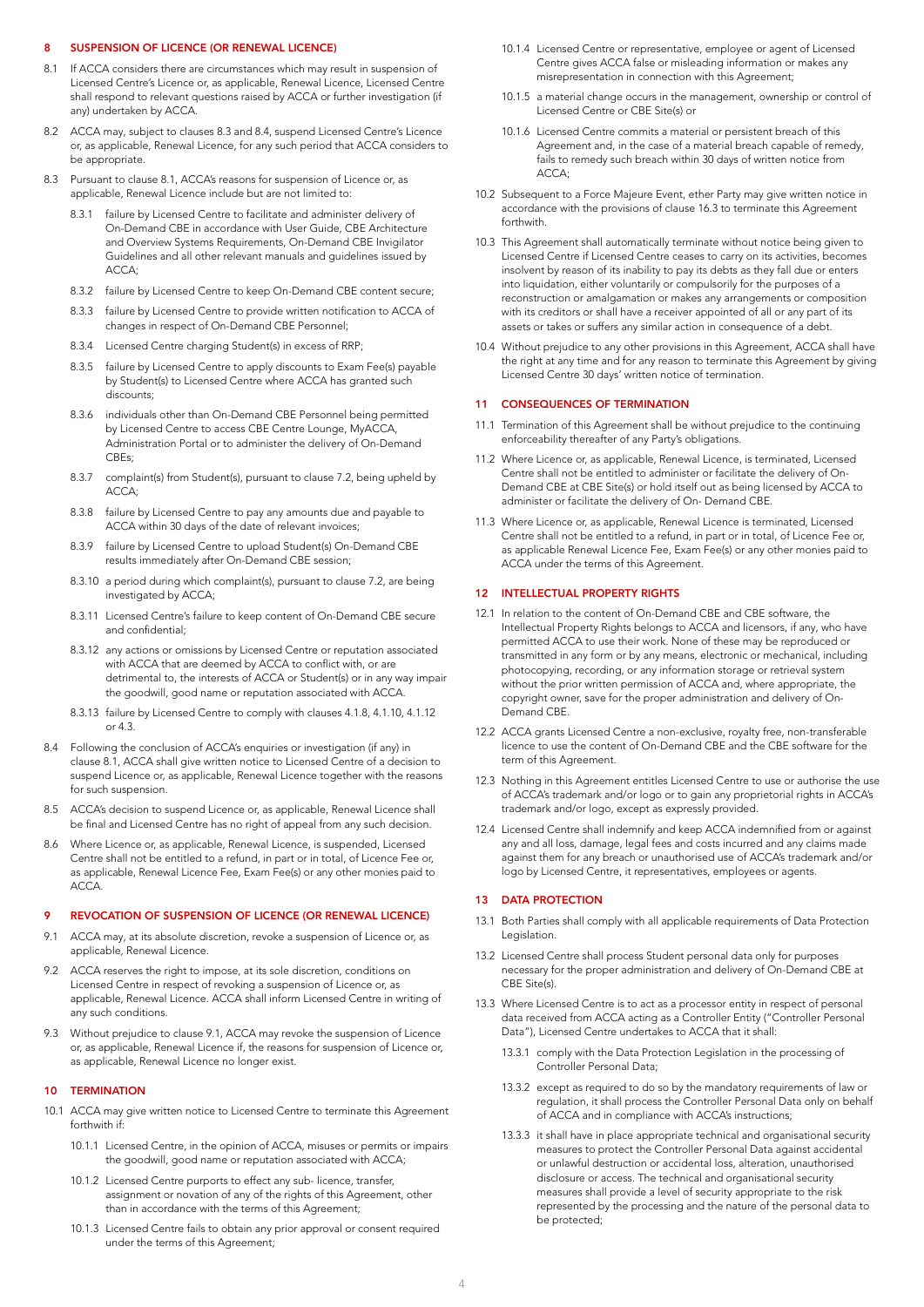- 13.3.4 take reasonable steps to ensure that individuals who may have access to or Process Controller Personal Data are subject to appropriate written contractual obligations of confidentiality in respect of the Controller Personal Data;
- 13.3.5 notify ACCA without undue delay on becoming aware of a Personal Data breach or communication which relates to the ACCA's or The Licensed Centre's compliance with the Data Protection Legislation and
- 13.3.6 assist ACCA in ensuring compliance with ACCA's obligations in so far as applicable to the agreement under the data protection legislation concerning:
	- (a) the security of processing;
	- (b) notification of a Personal Data Breach to the Supervisory Authority and
	- (c) communication of a personal data breach to the data subject
- 13.3.7 ensure that it complies with ACCA's privacy policy and data retention policy, which may be updated from time to time, the latest copies of which are available via the following URL: [https://www.accaglobal.](https://www.accaglobal.com/uk/en/footertoolbar/privacy/data-protection.html) [com/uk/en/footertoolbar/privacy/data-protection.html](https://www.accaglobal.com/uk/en/footertoolbar/privacy/data-protection.html)

#### 14 CONFIDENTIALITY

- 14.1 Each party shall protect the Confidential Information of the other party against unauthorised disclosure by using the same degree of care as it takes to preserve and safeguard its own confidential information of a similar nature, being at least a reasonable degree of care.
- 14.2 Confidential Information may be disclosed by the receiving party to its employees, affiliates and professional advisers, provided that the recipient is bound in writing to maintain the confidentiality of the Confidential Information received.
- 14.3 The obligations set out in this Clause 14 shall not apply to Confidential Information which the receiving party can demonstrate:
	- 14.3.1 is or has become publicly known other than through breach of this Clause 14;
	- 14.3.2 was in possession of the receiving party prior to disclosure by the other party;
	- 14.3.3 was received by the receiving party from an independent third party who has full right of disclosure; or
	- 14.3.4 was required to be disclosed by government or Taxation Authority, provided that the party subject to such requirement to disclose gives the other party prompt written notice of the requirement.
- 14.4 The obligations of confidentiality in this Clause 14 shall continue for 3 years after the expiry or termination of this agreement.

#### 15 EXCLUSION OF LIABILITY AND INDEMNITY

- 15.1 Licensed Centre shall indemnify and keep ACCA indemnified against all liabilities, costs, expenses, damages and losses (including but not limited to any direct, indirect or consequential losses, loss of profit, loss of reputation and all interest, penalties and legal costs (calculated on a full indemnity basis) and all other professional costs and expenses) suffered or incurred by ACCA arising out of, or in connection with, the acts, omissions, neglect or default of Licensed Centre, its employees, or agents in the performance of this Agreement.
- 15.2 Pursuant to clause 4.3, Licensed Centre shall indemnify and hold harmless ACCA against all claims, proceedings, legal expenses and costs incurred by ACCA due to an infringement of any third party's Intellectual Property Rights arising through the performance of its obligations under this Agreement.
- 15.3 The parties agree that ACCA shall not be liable for any of the following losses or damage (whether such losses where foreseen, foreseeable, known or otherwise): (a) loss of data; (b) loss of revenue or anticipated profits; (c) loss of business; (d) loss of opportunity; (e) loss of goodwill or injury to reputation; (f) losses suffered by third parties; or (g) any indirect, consequential, special or exemplary damages arising from the use of Licence or, as applicable, Renewal Licence regardless of the form of action.

#### 16 FORCE MAJEURE

- 16.1 Provided it has complied with clause 16.2, if a Party is prevented, hindered or delayed in or from performing any of its obligations under this agreement by a Force Majeure Event ("Affected Party"), Affected Party shall not be in breach of this agreement or otherwise liable for any such failure or delay in the performance of such obligations. The time for performance of such obligations shall be extended accordingly.
- 16.2 The Affected Party shall:
	- 16.2.1 as soon as reasonably practicable after the start of the Force Majeure Event, notify the other party in writing of the Force Majeure Event, the date on which it started, its likely or potential duration, and the effect of the Force Majeure Event on its ability to perform any of its obligations under the agreement; and
	- 16.2.2 use all reasonable endeavours to mitigate the effect of the Force Majeure Event on the performance of its obligations.

16.3 If the Force Majeure Event prevents, hinders or delays Affected Party's performance of its obligations for a continuous period of more than 8 weeks, the party not affected by the Force Majeure Event may terminate this agreement immediately by giving written notice to the Affected Party.

#### 17 NON-EXCLUSIVITY

17.1 The Parties agree that Licensed Centre does not have a sole or exclusive Licence to facilitate and administer the delivery of On-Demand CBE. ACCA reserves the right to or enter into agreements with third parties to administer delivery of On-Demand CBE. enter into agreements with other licensed centres to facilitate and administer the delivery of On-Demand CBE.

#### 18 VARIATION

18.1 This Agreement may only be amended, altered or varied with the mutual written consent of the Parties. Except as expressly provided, no amendment, alteration or variation of this Agreement, or any of its terms, shall have any effect unless made in writing and signed by all Parties.

#### 19 THE ENTIRE AGREEMENT

19.1 This Agreement and the documents referred to in it constitute the whole Agreement between the parties and supersede all previous discussions, correspondence, negotiations, arrangements, understandings and agreements save where such agreements relate to a Renewal Licence.

#### 20 WAIVER

20.1 The waiver by any Party of a breach or default of any of the provisions of this Agreement shall not be construed as a waiver of any succeeding breach of the same or other provisions nor shall any delay or omission on the part of any Party to exercise or avail itself of any right power or privilege that it has or may have under this Agreement operate as a waiver of any breach or default by any Party.

#### 21 NO PARTNERSHIP

21.1 None of the provisions of this Agreement shall be deemed to constitute a partnership between the Parties and the Parties shall not have any authority to bind each other to third parties in any way.

#### 22 THIRD PARTY RIGHTS

22.1 None of the provisions of this Agreement are intended or shall operate to confer any right or benefit pursuant to the Contracts (Rights of Third Parties) Act 1999 on a person who is not named as a Party to this Agreement.

#### 23 NOTICES

- 23.1 Any notice or other communication given to a party under or in connection with this agreement shall be in writing and shall be:
	- 23.1.1 delivered by person, by courier or by pre-paid first-class post or other next Business Day delivery service at its registered office (if a company) or its principal place of business (in any other case); or
	- 23.1.2 sent by email to [cbe@accaglobal.com](mailto:cbe%40accaglobal.com?subject=) in respect of the ACCA and by email to the Exams Coordinator in respect of Licensed Centre.
- 23.2 Any notice or communication shall be deemed to have been received:
	- 23.2.1 if delivered by hand, on signature of a delivery receipt;
	- 23.2.2 if sent by courier, pre-paid first-class post or other next Business Day delivery service, on the second Business Day after posting and
	- 23.2.3 if sent by email, at 9.00 am on the next Business Day after transmission.

#### 24 SEVERANCE

24.1 If any of these terms are determined to be illegal, invalid otherwise unenforceable by reason of the law of any state or country in which these terms are intended to be effective, then to the extent and within the jurisdiction in which that term is illegal, invalid or unenforceable, it shall be severed and deleted from these terms and the remaining terms shall survive, remain in full force and effect and continue to be binding and enforceable.

#### 25 GOVERNING LAW

25.1 This Agreement shall be governed by and construed in accordance with English law and the Parties agree to submit to the exclusive jurisdiction of the English courts.